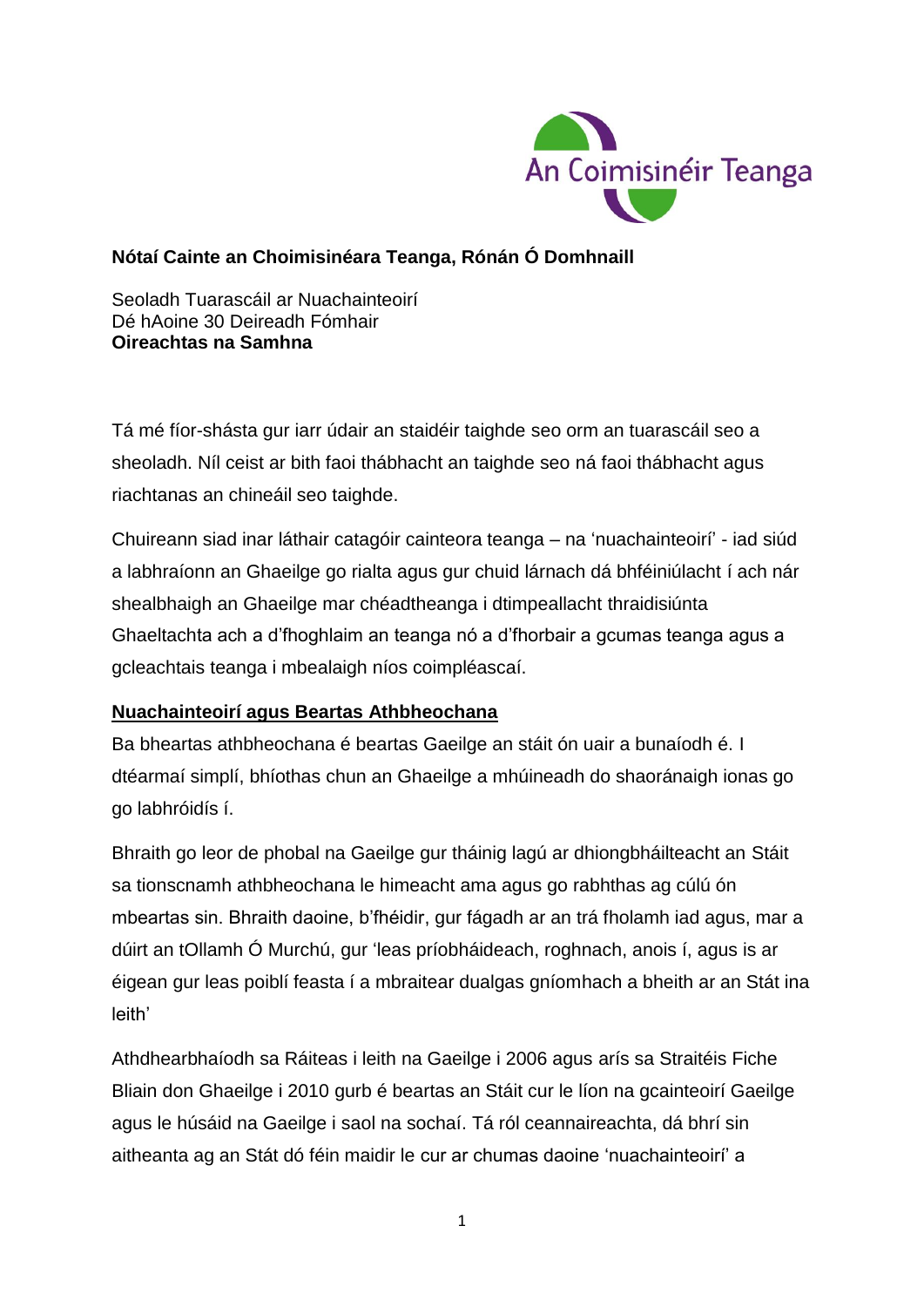dhéanamh díobh féin agus tacú leo ina dhiaidh sin, feidhm a bhaint as an teanga ina ngnóthaí agus ina saol.

Ní fhéadfadh aon rud a bheith níos ábhartha, dá bhrí sin, don tionscnamh teanga, ná an spléachadh a thugann an taighde seo ar chúlra sochtheangeolaíoch na nuachainteoirí, ar a gcleachtais teanga agus ar a bhféiniúlachtaí nó idé-eolaíochtaí. Má táthar chun tacú leis an aicme thábhachtach seo den phobal teanga (móramh an phobail sin, b'fhéidir), caithfear léargas a fháil ar a ndearcadh, a gcuid riachtanas agus ar an inspreagadh atá á múscailt.

### *Muda*

Cuireann siad inár láthair an téarma *Muda* ón gCatalóinis. Is éard atá sa *Muda* nó sna *Mudes* ná athrú cinniúnach i saol nó i dtaithí an duine a mhúsclaíonn iad chun an Ghaeilge a ghacadh chucu féin agus a labhairt go gníomhach. Cíortar sa staidéar seo na cúinsí agus na tarlúintí is coitianta a luaigh na faisnéiseoirí féin.

Ar ndóigh as an 1.7 milliúin duine a thuairisc sa daonáireamh i 2011 go raibh Gaeilge acu, níor labhair ach céatadán beag díobh an teanga ar bhonn ghníomhach. Admhaímis go rabhthas beagán soineanta, b'fhéidir, le linn blianta tosaigh an Stáit, má bhíothas ag súil go labhródh mórán den phobal an teanga ina ghnáthshaol ar a shon sin amháin gur fhoghlaimaíodar ar scoil í ach ná déanfaimis beag is fiú den méid a baineadh amach trí an Ghaeilge a mhúineadh sa gcóras scolaíochta.

Le coincheap an *Muda,* táthar ag scrúdú na n-athróg i saol agus i dtaithí an duine a ardaíonn an dóchúlacht go músclófar iad chun ról níos suntasaí a thabhairt don Ghaeilge ina saol. Feictear dom gur rud cinniúnach é seo má tá rath le bheith ar aon bheartas a bhfuil de chuspóir aige líon na gcainteoirí gníomhach a mhéadú.

### **Feidhm Chumarsáide**

Is dúshlán don nuachainteoir i gcónaí feidhm don Ghaeilge mar urlabhra a chruthú ina shaol. Is díol spéise mar shampla go luaitear cainteoirí seachtainiúla Gaeilge i measc na gcainteoirí gníomhacha. D'fhéadfadh an Ghaeilge a bheith lárnach d'fhéiniúlacht an duine, nach mbíonn deis acu í a labhairt go laethúil sa saol nó san áit ar fhág an chinniúint iad. Chun feidhm a thabhairt don teanga, caithfear na gréasáin shóisialta agus na háiseanna i réimsí eile den saol a chruthú agus a

2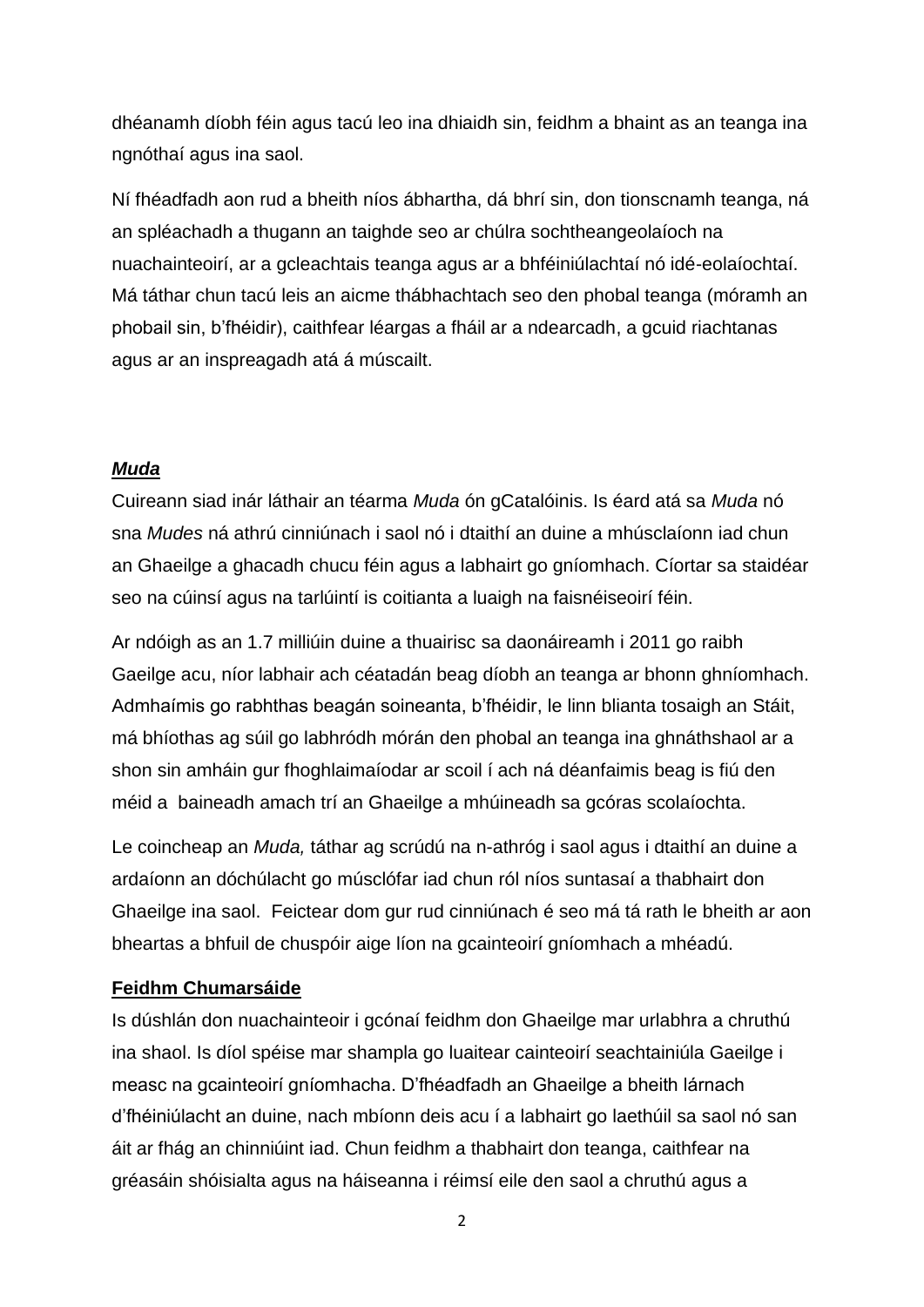chothú. Tagraítear freisin do "spásanna sábháilte"- fearainn nó diméin teanga ina féidir an Ghaeilge a úsáid.

Maidir le mo chúram reachtúil féin, ná déanfaimis dearmad gurb é cuspóir an Acht na dTeangacha Oifigiúla ná úsáid na Gaeilge sa saol poiblí a mhéadú. Is minic go ndeir lucht na n-eagraíochtaí stáit nach bhfuil mórán éilimh ar sheirbhísí as Gaeilge. Ar an gcéad dul síos, tá sé deacair a mheas go réalaíoch cén t-éileamh atá ann do sheirbhís nach bhfuil á cur ar fáil, nó mura a bhfuil an tseirbhís i nGaeilge chomh maith céanna, chomh héifeachtach chéanna agus fáil uirthi chomh heasca céanna leis an tseirbhís i mBéarla. Thagair faisnéiseoirí sa taighde don anró agus don troid a bhíonn i gceist seirbhísí a iarraidh ón Stát i nGaeilge agus don leisce a bhíonn orthu féin an tseirbhís sin a iarraidh mura féidir teacht uirthi go héasca. Ach déarfainnse, chomh maith, mura bhfuil éileamh ar sheirbhísí i nGaeilge, tá dlite ar an Stát ról ceannaireachta a ghlacadh agus an t-éileamh sin a ghríosadh de réir aidhmeanna agus beartas Gaeilge an Stáit. Níl an Stát neodrach sna cúinsí sin.

#### **Gaeltacht** / **IarGhaeltacht**

Chuireann an taighde seo fainic orainn gan a bheith ag smaoineamh ar an nGaeltacht agus ar Phobal na Gaeilge lasmuigh den Ghaeltacht i dtéarmaí déscaradh ró-shimplí, cuirim i gcás - an té a shealbhaíonn an Ghaeilge mar chéad theanga sa nGaeltacht i gcodarsnacht leis an té a fhoghlaimíonn í mar dhara teanga. Bhí faisnéiseoirí sa taighde seo a tógadh le Béarla sa nGaeltacht agus le Gaeilge lasmuigh den Ghaeltacht. Is bunfhíric anois í nach bhfuil aon duine nó chomhluadar slán ó illáithreacht an Bhéarla sa saol comhaimseartha. Is cruinne, sílim, smaoineamh ar speictream nó cointeanóid seachas déscaradh nuair atáthar ag trácht ar chumas teanga, modh a sealbhaithe nó a foghlama agus ról na Gaeilge i gcleachtais teanga.

Ní bheidh aon rath orainn mar phobal teanga mura mbíonn an meas, an bhailíocht agus an dlisteanacht á tabhairt gan ceist ar chuile chainteoir Gaeilge gan beann ar a chúlra, a chanúint ná a chumas.

Tá difríochtaí ann idir an saol a chaitheann duine i ndeisceart Chonamara agus deisceart Bhaile Átha Cliath nó Bhéal Feirste. Caithfear na difríochtaí sóisialta agus

3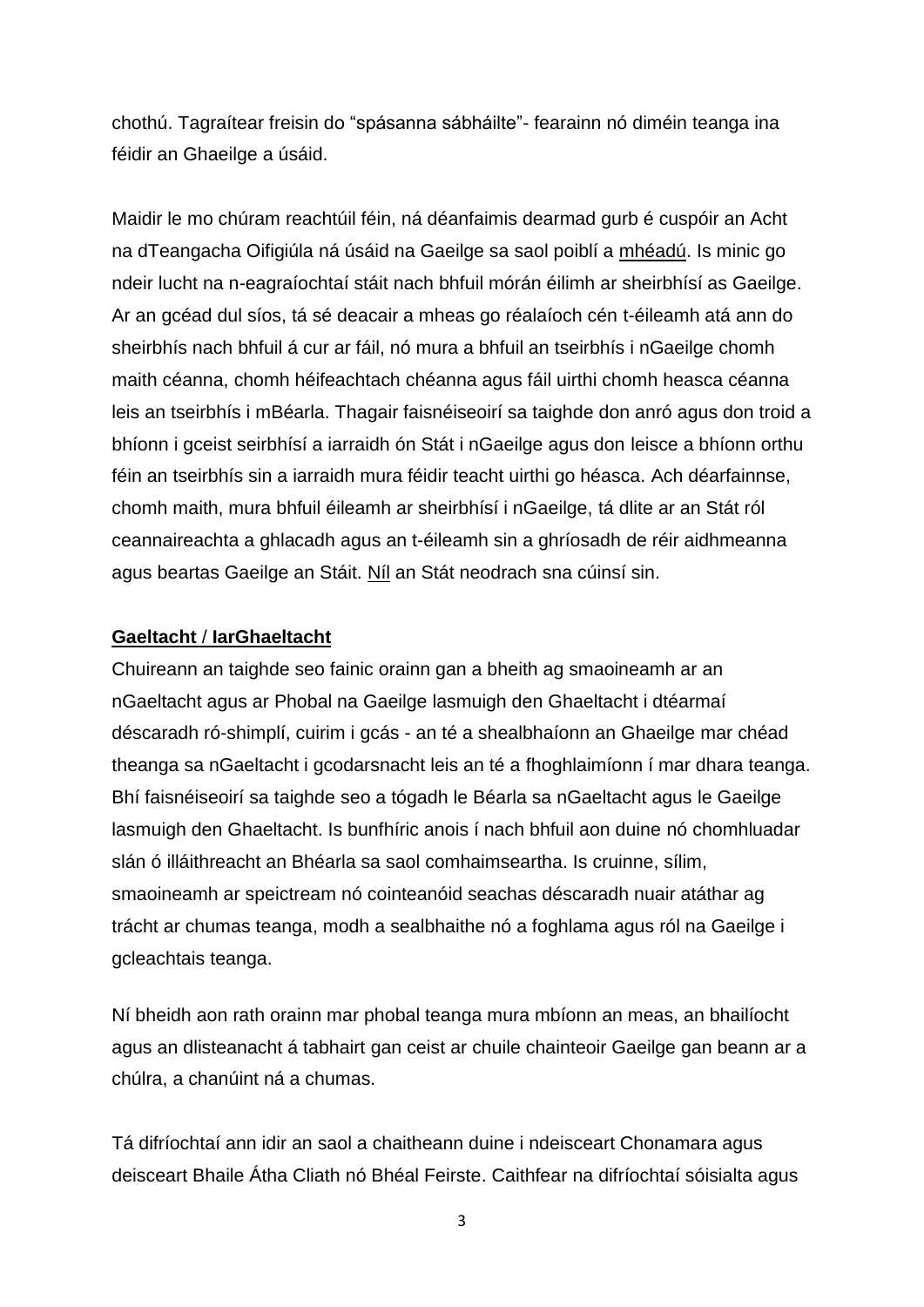sochtheangeolaíochta sin a scrúdú agus a shainaithint ionas gur féidir freastal níos éifeachtaí ar riachtanais ábhartha lucht labhartha na Gaeilge cibé áit ina mbíonn siad. Is céim shuntasach athchothramaíochta í tuarascáil an taighde seo i dtreo na sprice sin.

Agus an méid sin ráite, ní mór dom tábhacht ollmhór na Gaeltachta a dhearbhú. Fuaireamar spléachadh sa staidéar seo ar thábhacht na Gaeltachta agus daoine de bhunadh na Gaeltachta mar fhoinse fhoghlama agus mar thobar inspioráide do na nuachainteoirí. Ní féidir go mbeadh an rath céanna faoi phobal náisiúnta na Gaeilge mar a mbeadh an Ghaeilge bheo mar theanga cheannasach phobail in aon áit. Braitheann na nuachainteoirí féin sa taighde go bhfuil an Ghaeltacht riachtanach do thodhchaí na teanga agus moltar tacaíocht bhreise a thabhairt don phleanáil teanga sa nGaeltacht.

Ó thaobh mo chúraim féin de, is díol iontais é tar éis nach mór céad -bliain de neamhspleáchas polaitiúil nach í an Ghaeilge an teanga reámhshocruithe chaidrimh idir an Stát agus na pobail Ghaeltachta agus gur minice ná a mhalairt go gcaithfear dul i muinín an Bhéarla chun do ghnó a dhéanamh leis an Stát. Ó ceapadh mé mar Choimisinéir Teanga, dúirt mé gur chóir go mbeadh foráil dhíreach déanta san Acht a chinnteodh go mbeadh Gaeilge ar a dtoil ag fostaithe an Stáit atá lonnaithe sa nGaeltacht nó ag cur seirbhísí ar fáil sna ceantair sin. Ní dhéanann sé aon chiall go mbeadh an Stát ag leagan dualgais ar na pobail Ghaeltachta pleananna teanga a ullmhú do limistéir aitheanta pleanála teanga ach ag an am céanna go bhfuil sé ag diúltú aitheantas a thabhairt dá gcuid freagrachtaí reachtúla féin.

Ach ní mhairfidh an Ghaeltacht sa saol comhaimseartha domhandaithe mar theanga pharóiste nó leath-pharóiste. Dheimhnigh Coimisiún na Gaeltachta gur den riachtanas é d'inmharthanacht na Gaeltachta go mbeadh an Ghaeilge ina teanga náisiúnta agus pobal na Gaeltachta ina chuid de phobal níos fairsinge náisiúnta Gaeilge.

Ar scáth a chéile a mhairfidh siad.

4